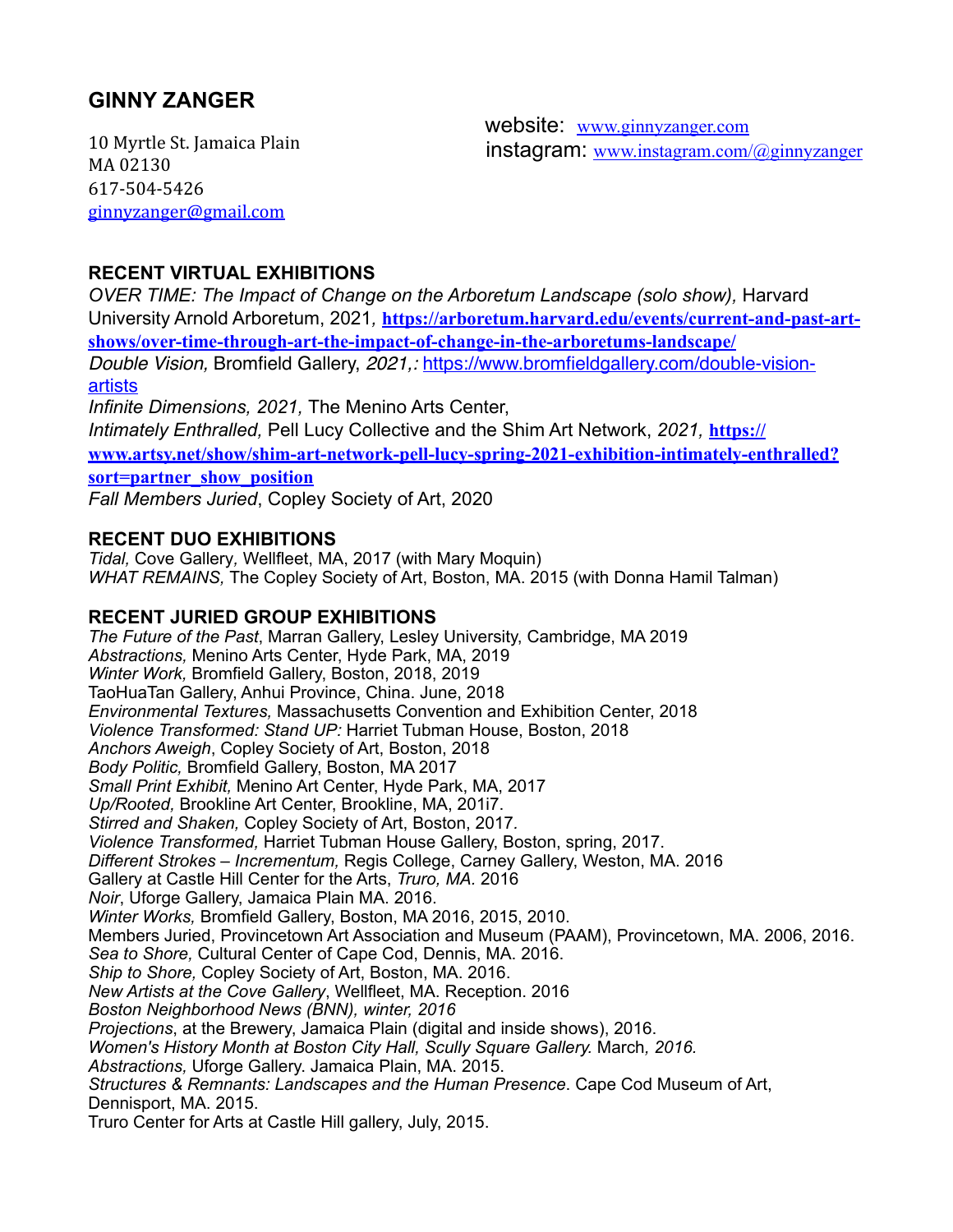*Violence Transformed.* March, 2015: Harriet Tubman Gallery; 2013: Harriet Tubman Gallery; 2012: Roxbury Community College and Massachusetts Statehouse; 2011: MA Statehouse. Copley Society Juried Shows. 2015: Unexpected; The Sound of Color, 2013: Inspired by the Modernists, Pictures at an Exhibiton (at Symphony Hall); 2012: Maritime, New England Perceived, Winter Members. New England Biolabs (corporate headquarters), Beverly, MA. 2014.

*Spring Show*, Stovepipe Gallery, Second place prize. Charlestown, MA. 2014

*Kaleidoscope,* No Naked Walls at Audio Concepts, Boston, MA. 2014

*Close Observations,* The Whistler House Museum, Lowell, MA 2013.

Copley on Cape Cod, Cultural Center of Cape Cod, South Yarmouth, MA. 2013.

Monotype Guild of New England Juried Members Show. Whistler House Museum, Lowell, MA. 2013.

National Juried Exhibition of Monotypes and Monoprints, Monotype Guild of New England (MGNE).

Barrington Center for the Arts, Wenham, MA, 2013.

Boston Convention & Exhbition Center, Boston, MA. 2013.

*Discover New England Painting.* Chabot Gallery, Providence, RI. May, 2012.

Cambridge Art Association juried shows. 2012: Order/Chaos; 2011: Northeast Prize Show.

*Holiday Small Works*, 13 Forest Gallery, Arlington, MA, 2011.

*ExPRESSions,* (Monoprint Guild of New England Members' Juried Exhibition) Zullo Gallery, Medfield, MA. 2011.

*It Gets Better/ Make It Better.* 13 Forest Gallery, Arlington, MA, 2011.

Harvard University, Arnold Arboretum, Jamaica Plain, MA. JPAA Juried Show. 2009.

*Community of Artists*, Danforth Museum, Framingham, MA. 2008.

## **SOLO EXHIBITIONS**

*SUMMER SHORES,* Goddard House, Brookline, MA 2018 *Sand Paintings,* Espresso Yourself Cafe, Jamaica Plain, MA, *2017 Duneshack Dreams*, Gallery 93, Brookline Senior Center, Brookline, MA.2016 *under~water~colors.* Goddard House, Brookline, MA. 2016. JP Seafood Cafe, 2016, 2013 *COSMOS*. Prudential Unlimited Realty, Jamaica Plain, MA.. 2014. Lasell Village Gallery, Auburndale, MA. Solo shows in 2013, 2010. *DEEP WATER~DEEPWATER HORIZON*, Massachusetts Statehouse, Committee on Health. 2012. Tenacre Country Day School Gallery, Wellesley, MA. 2011. Andover Newton Theological Seminary, Newton, MA. 2009. Gallery at Spring House, Jamaica Plain, MA. 2007.

## **RESIDENCIES**

TaoHuaTan, Anhui Province, China. 2018 Vermont Studio Center, Residency with Partial Fellowship, 2010, 2012. Provincetown Dune Shack Residency (Fowler). 2011. Artist in Residence, Tenacre School, Wellesley, MA. 2011.

#### **REPRESENTATION**

*Cove Gallery,* Wellfleet, MA. [www.covegallery.com](http://www.covegallery.com/) *Copley Society of Art,* Boston, MA.(Copley Artist status awarded, 2013), [www.copleysociety.org](http://www.copleysociety.org/);

#### **TEACHING**

Castle Hill Center for the Arts; Eliot School of Fine and Applied Arts, JP; Newton Watercolor Society; Newton Art Association; Westwood Public Schools Art Department; Private classes

## **OTHER**

Jamaica Plain Open Studios, 2001-2019; Beacon Hill Artwalk, 2019; Newton Juried Open Studios, 2015, 2014; Ahts (Boston Arts Festival), 2012; JP Printmakers Show, 2010; Jamaica Plain Artists Association, JP to Me, 2010 & 2011, Monotype Guild of New England (Falmouth Arts Center), 2010; uforge Gallery, 2011-13.